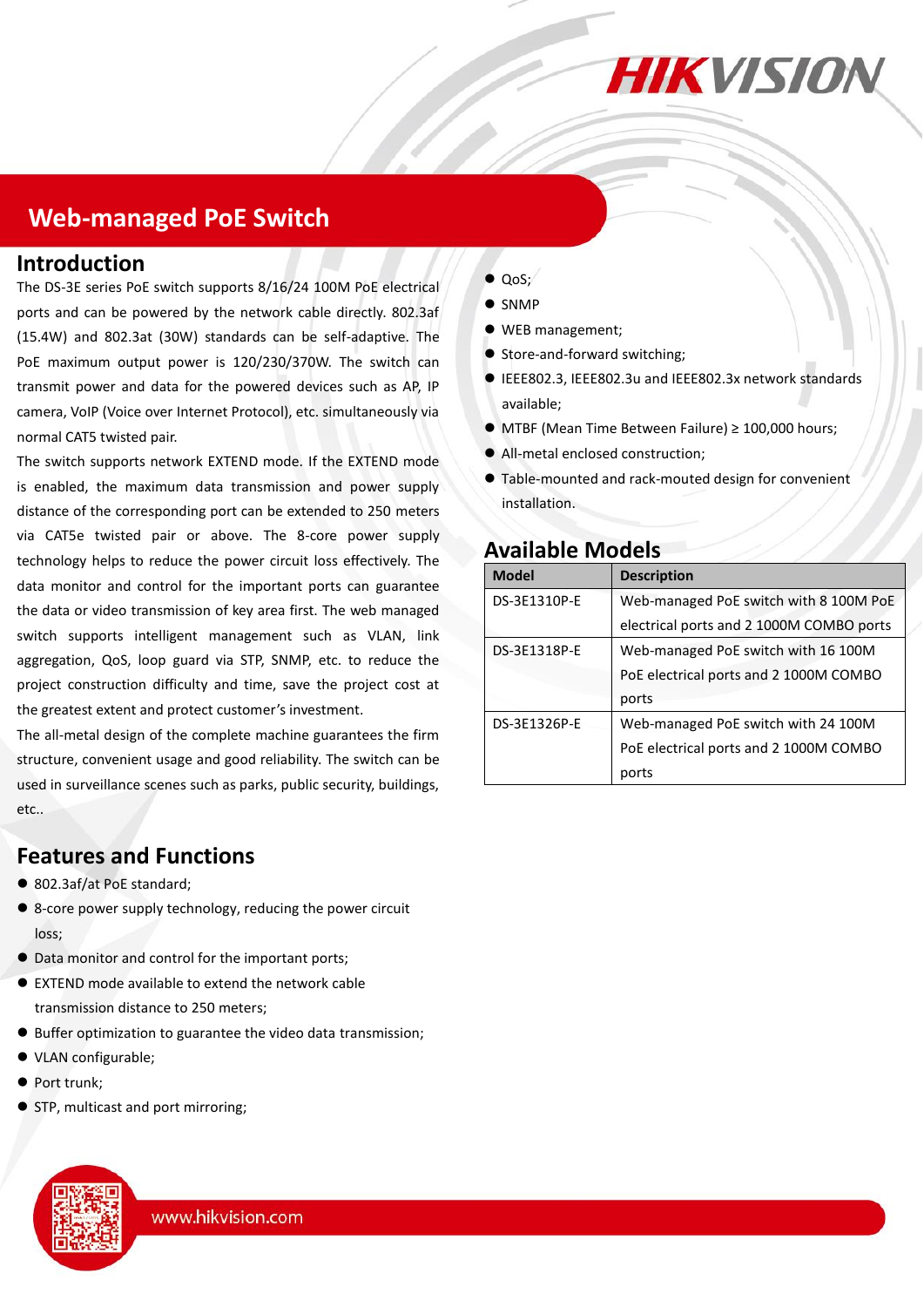

## **Panel**

DS-3E1310P-E



### DS-3E1318P-E



#### DS-3E1326P-E

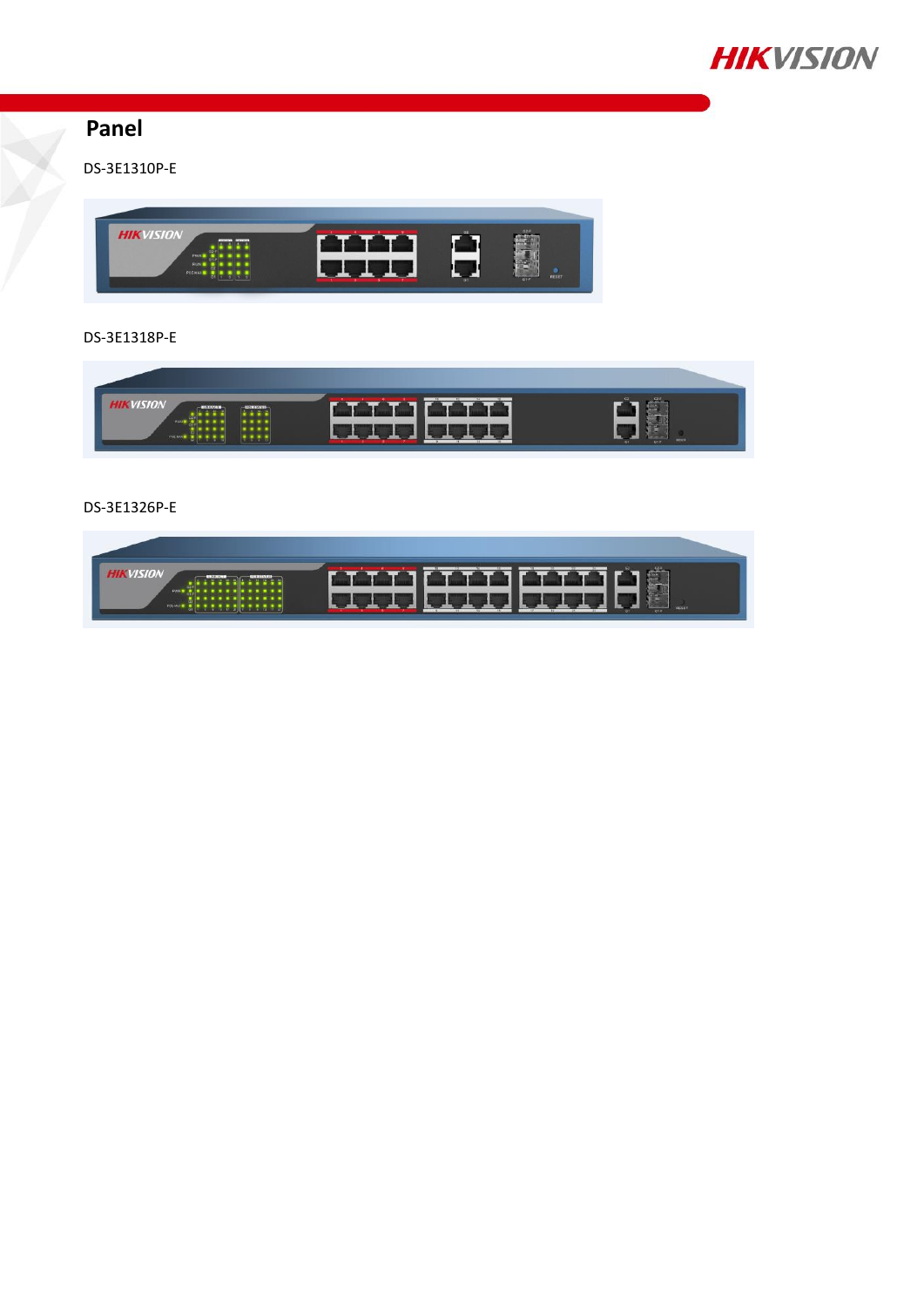

# **Hardware Specifications for Web-managed Models**

| <b>Model</b>                                  |                          | <b>DS-3E1310P-E</b>                                                                                                | <b>DS-3E1318P-E</b> | <b>DS-3E1326P-E</b> |  |
|-----------------------------------------------|--------------------------|--------------------------------------------------------------------------------------------------------------------|---------------------|---------------------|--|
| Port                                          | 10/100M RJ45             | 8                                                                                                                  | 16                  | 24                  |  |
|                                               | 10/100/1000M RJ45        | 2                                                                                                                  |                     |                     |  |
|                                               | <b>1000M SFP</b>         | 2 (multiplex)                                                                                                      |                     |                     |  |
|                                               | Port of high priority    | Port 1 to 8                                                                                                        |                     |                     |  |
| Performance                                   | Store-and-forward        | Support                                                                                                            |                     |                     |  |
|                                               | <b>MAC</b> address table | 4K                                                                                                                 |                     |                     |  |
|                                               | MAC address learning     | Automatic learning/Aging                                                                                           |                     |                     |  |
|                                               | Backplane bandwidth      | 5.4 Gbps                                                                                                           | 7.2 Gbps            | 8.8 Gbps            |  |
|                                               | PoE standard             | IEEE 802.3af, IEEE802.3at                                                                                          |                     |                     |  |
|                                               | PoE cable core           | Supports 8-core power supply and simultaneous power supply via the<br>1236 and 4578 line order.                    |                     |                     |  |
| PoE                                           | PoE port                 | Port 1 to 8                                                                                                        | Port 1 to 16        | Port 1 to 24        |  |
|                                               | Port max. power          | 30W                                                                                                                |                     |                     |  |
|                                               | Switch max. power        | 123W                                                                                                               | 230W                | 370W                |  |
| <b>Power Consumption</b>                      |                          | ≤150W                                                                                                              | ≤250W               | ≤440W               |  |
| <b>Lighting</b><br><b>Protection</b><br>Grade | For port                 | 4 KV                                                                                                               |                     |                     |  |
|                                               | For power supply         | 6 KV                                                                                                               |                     |                     |  |
| <b>Power Supply</b>                           |                          | 100 to 240 VAC, 50/60Hz                                                                                            |                     |                     |  |
| <b>Operating</b><br><b>Environment</b>        | Working environment      | Temperature: 0 °C to +40 °C (+32 °F to +104 °F)<br>Humidity: 10% to 90% (Relative humidity, without condensation)  |                     |                     |  |
|                                               | Storage environment      | Temperature: -40 °C to +70 °C (-40 °F to +158 °F)<br>Humidity: 5% to 90% (Relative humidity, without condensation) |                     |                     |  |
| <b>Data Transfer Rate</b>                     |                          | Ethernet: 10 Mbps (half-duplex)/20 Mbps (full-duplex)                                                              |                     |                     |  |
|                                               |                          | Fast Ethernet: 100 Mbps (half-duplex)/200 Mbps (full-duplex)<br>Gigabit Ethernet: 2000 Mbps (full-duplex)          |                     |                     |  |
| <b>Network Media</b>                          |                          | Ethernet: UTP/STP of CAT3 or above                                                                                 |                     |                     |  |
|                                               |                          | Fast Ethernet: UTP/STP of CAT5 or above                                                                            |                     |                     |  |
|                                               |                          | Gigabit Ethernet: Recommended UTP/STP of CAT5e or CAT6                                                             |                     |                     |  |
|                                               |                          | 1000 Base-SX: MMF (Multi-Mode Fiber)                                                                               |                     |                     |  |
|                                               |                          | 1000 Base-LX: MMF (Multi-Mode Fiber) or SMF (Single Mode Fiber)                                                    |                     |                     |  |
| <b>Network Standard</b>                       |                          | IEEE 802.3, IEEE 802.3u, IEEE802.3ab, IEEE 802.3af, IEEE802.3at, IEEE<br>802.3x, IEEE802.3z                        |                     |                     |  |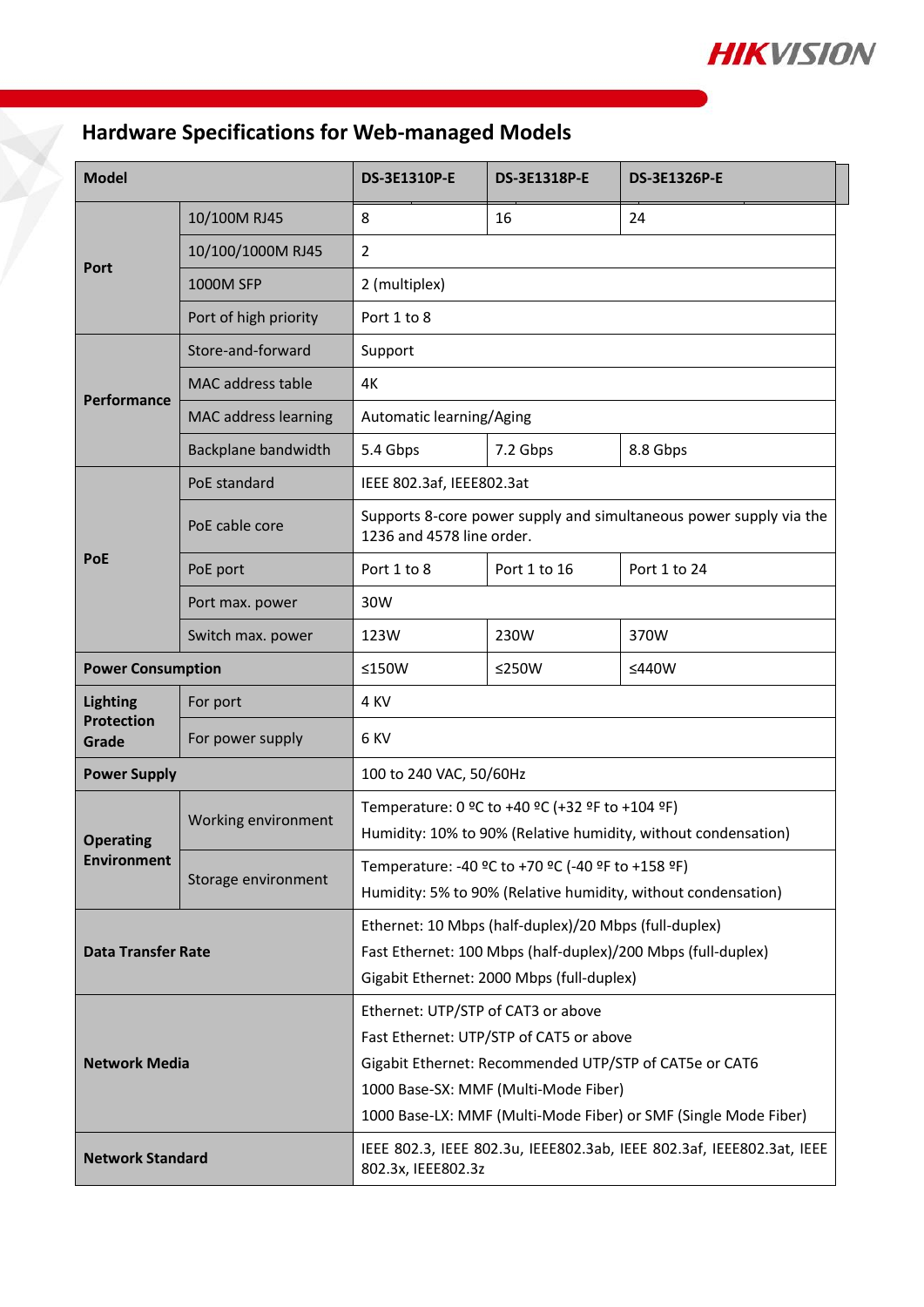

## **Software Specifications for Web-managed Models**

| <b>Item</b>                                 | <b>Specifications</b>                                                                                                                                                                                                                                               |  |  |
|---------------------------------------------|---------------------------------------------------------------------------------------------------------------------------------------------------------------------------------------------------------------------------------------------------------------------|--|--|
| Port                                        | When the EXTEND mode is enabled, the maximum data transmission (for 10 Mbps full/half<br>duplex communication only) and power supply distance can be extended to 250 meters via<br>CAT5e twisted pair or above.                                                     |  |  |
| <b>PoE</b>                                  | IEEE 802.3at/IEEE 802.3af<br>Enable/Disable PoE<br>PoE over-temperature protection<br>Display power supply status and output power of the PoE port<br>Dynamic power supply of the PoE port. Power supply priority (Port $1 >$ Port $2 >  >$ Port<br>$16$ > Port 24) |  |  |
| <b>Security Feature</b>                     | MAC address binding                                                                                                                                                                                                                                                 |  |  |
| <b>VLAN</b>                                 | One-key enable VLAN<br>Port VLAN (Max. 18/26 groups can be configured)<br>IEEE 802.1Q VLAN (Max. 31 groups can be configured)                                                                                                                                       |  |  |
| <b>Port Trunk</b>                           | 3 groups:<br>Port 1, 2, 3 and 4<br>Port 5, 6, 7 and 8<br>Port G1/G1-F and G2/G2-F                                                                                                                                                                                   |  |  |
| <b>STP (Spanning</b><br>Tree)               | IEEE 802.1d Spanning Tree Protocol<br>IEEE 802.1w RSTP (Rapid Spanning Tree Protocol)                                                                                                                                                                               |  |  |
| <b>Multicast</b>                            | IGMP Snooping and IGMP v1/v2                                                                                                                                                                                                                                        |  |  |
| <b>Mirroring</b>                            | N: 1 port mirroring                                                                                                                                                                                                                                                 |  |  |
| QoS                                         | FIFO (First-in First-out)<br>SP (Strict Priority)<br>WP (Weighted Priority)                                                                                                                                                                                         |  |  |
| <b>MAC Address</b><br><b>Management</b>     | MAC address aging and static MAC address configuration                                                                                                                                                                                                              |  |  |
| <b>Loading and</b><br><b>Upgrade</b>        | HTTP upgrade<br>Import/Export configuration file                                                                                                                                                                                                                    |  |  |
| <b>Management and</b><br><b>Maintenance</b> | SNMP v1/v2<br>WEB management                                                                                                                                                                                                                                        |  |  |